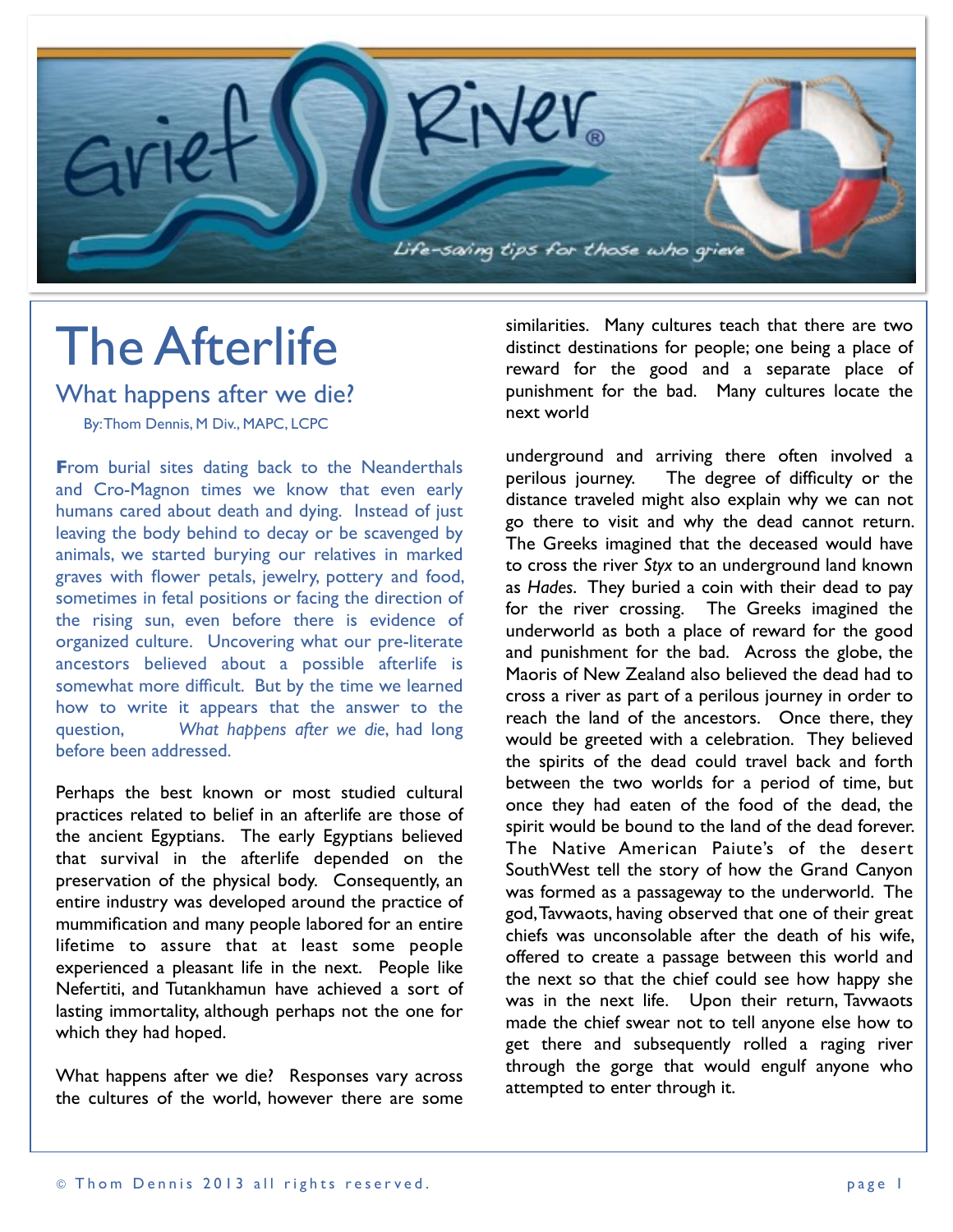

Some cultures described more than two destinations for the dead. The Nordic belief system proposed that heaven, *Valhalla,* is the abode of brave warriors who die in battle. *Hel* is the abode of those who have neither excelled at being good or bad and *Niflhel* is the destination of suffering for those who have done vile things. The Aztecs believed that the dead would abide in one of four different locations. Warriors, and sacrificial victims would travel to the Eastern paradise and become followers of the Sun. Women who died in childbirth became hummingbirds and travel West. People who died by drowning and fever would travel to the Southern paradise and spend eternity in a luscious tropical garden, free of sorrow. The majority of the population however, would travel to the Northern land which required a four year journey through nine subterranean realms. They would face all sorts of stormy weather and obstacles before they could reach their final destination. The Aztec's had a custom of sacrificing the person's dog so that it could travel with them on their journey through the underworld.

Still other cultures proposed that the next life is not under the earth but above it, out amongst the stars. Heaven, is regarded by many religions as being the abode of the gods or God who dwells above the dome of the sky.

Humans continue to ask the question, "what happens after we die?" As our world view changes from one time period to another our understanding of an afterlife also changes. Both religion and science have attempted to answer the question in various ways.

Judaism differs from the other two major monotheistic religions on the issue of an afterlife. In Judaism, rather than speculating on what happens to a person after death, the focus is on this world and living according to God's laws. The major Hebrew religious texts, the Torah and the Talmud, say very little about it, so consequently there is a diversity of opinions about what, if anything, happens after death. Early Biblical themes include the idea that the dead

join their ancestors but the wicked are "cut off" from their people. Another recurring biblical image of a sort of afterlife is called *Sheol*, a place of shadows located in low places. Some of the Rabbis suggest that the soul may survive death although not necessarily consciously. Later biblical themes suggest a physical resurrection of the body. When the Messiah arrives and restores Israel, those who sleep in the dust will arise to everlasting life while the unjust will suffer eternal punishment. Reform Judaism rejects the idea of the resurrection of the body. Today, there remains a broad range of views in Judaism about *Gan Eden*, Heaven and *Olam Haba*, the world to come. Heaven may be a place of physical rewards for the just or it may not be a place of corporeal or material substance at all, but rather a spiritual existence where the righteous attain a realization of the truth that is not possible for the those confined by a bodily existence.

Christianity draws from it's roots in Judaism. Beyond a general understanding of Heaven and hell, Christian beliefs about an afterlife are as diverse as there are Christian denominations. Historically, Heaven is viewed as being located above, and hell below the earth but few take this perspective literally today. Conservative Protestant Christians believe that hell is the destination for most people. Only those who have repented of their sins and accepted Jesus Christ as their Lord and Savior will share in the reward of Heaven. The Roman Catholic belief system maintains that those who die in a state of mortal sin are destined to go to hell, while those who die in a state of grace will go to Heaven. However, many souls must pass through an intermediate "place," Purgatory, where they must be cleansed and atone for their actions before proceeding on to Heaven. "Time" in Purgatory can be mitigated by the prayers and actions of those here on Earth. Although many Catholics imagine Heaven in physical terms, the official church teaching is that Heaven is not a physical place, but rather a state of being. Although the Catholic church teaches that hell exists, it do not take a position as to if there is anyone there. More liberal Christians may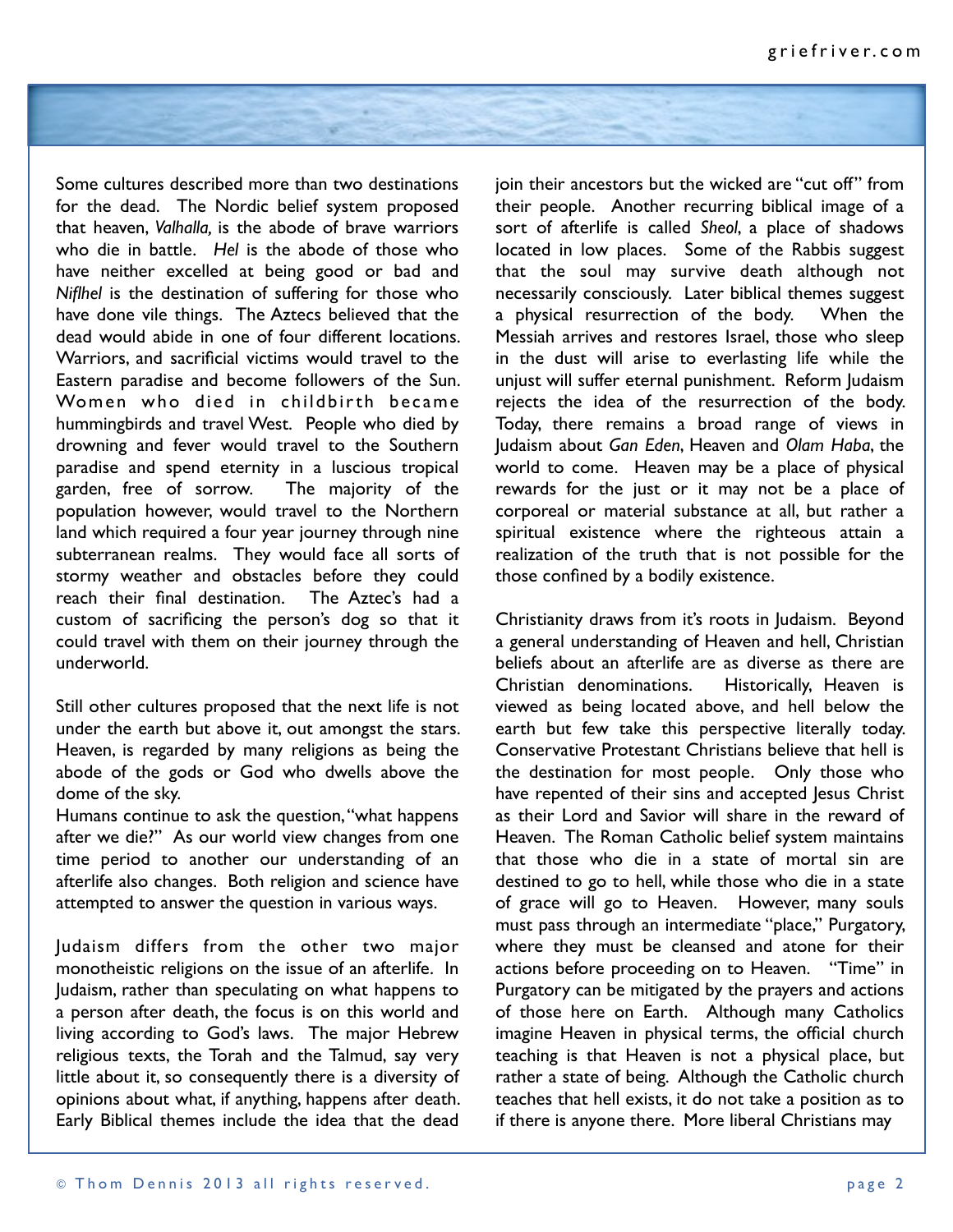argue that even non-Christians can attain Heaven. They believe that a The other major world religions desire or attachments. The goal of loving God's mercy outweighs any conceive of a totally different kind Buddhism is to experience Nirvana, human sense of justice, making of-afterlife. Hinduism-supports-the which literally means "extinction." Heaven accessible to anyone who concept of reincarnation. Most strives to live according to their Hindus believe that they have many not have an eternal soul, instead we own belief system. Other Christo-incarnations ahead of them. are a bundle of habits, memories centric groups such as the However, the final goal is to escape desires which delude us into Mormons, Seventh Day Adventists, from an endless cycle of birth, thinking that we are a stable entity. and Jehovah's Witnesses have their death and rebirth. Some Hindus This bundle stays together even own unique understanding of what believe that the soul will eventually through different incarnations. Heaven looks like and who can rest in the arms of a personal deity; Suffering is the result of grasping, enter God's eternal Kingdom. others believe the individual holding on. The goal of Mormons believe that there are personality will dissolve into the enlightenment is to dissolve this three Celestial Kingdoms, highest is reserved exclusively for Reality. Mormon couples. Only the *Sons of*  Perdition, apostates, and the most Similarly, the Sikhs religion also Scientists have also tried to answer serious sinners will suffer eternal supports the idea of reincarnation. the question, what happens after punishment in hell. The Seventh They believe the soul belongs to we die? But since science is based Day Adventists' believe hell is a the spiritual universe which on empirical evidence and place where the souls of sinners originates in God and the amount according to them there is no are burned up and annihilated. of good done in life will store up verifiable evidence of an afterlife, Jehovah's Witnesses believe that blessings which allows for unity most scientists conclude that it most people will simply cease to with God. Depending on your does not exist. According to one exist after death. They believe that deeds in this life, you can move up study published in 1999 by *Scientific*  the "anointed class," totaling or down between four classes. A *America*, while 90% of the general 135,400, have mostly all died and soul may need to live many lives population believes in an afterlife, are the only ones who will attain before achieving this goal. Once only 10% of those who are Heaven. Another 8,600 will also achieved, the soul can stay with considered "eminent" scientists eventually spend eternity with God God or return to serve other profess belief in a personal God or after the battle of Armageddon.

will safely cross over to Heaven.

great abyss of *Brahman* or Ultimate bundle, thereby experience release

people.

Muslims share a belief in one God, Buddhists also believe in the basic by science to prove or disprove (Allah) and believe that Mohamed Hindu doctrine that a series of some form of continued existence. was his prophet. The Muslim holy rebirths take place. The type of In 1907 Dr. Duncan Mac Dugall did book, the Koran, describes Heaven rebirth will be dependent on the an experiment where he weighed in worldly terms, filled with physical way a person lived their life. A tuberculosis patients at the time of delights and hell as a place of good and generous person may be death. He concluded that the soul torments. On the last day every reborn to one of many heavenly weighs 21 grams. Subsequent person will be judged according to realms or as a human. A bad their behavior and their belief in person can expect to be reborn in were mixed. Many critics claimed Islam. Infidels will fall off the bridge, a hell realm, as a ghost or as an experimenter bias and questioned al-Aaraf, into hell while the good animal. What keeps humans bound to this seemingly endless cycle of

rebirths is not so much sin as it is Most The Buddha taught that humans do from suffering.

an afterlife. This does not mean that there have been no attempts A bad attempts to duplicate his research